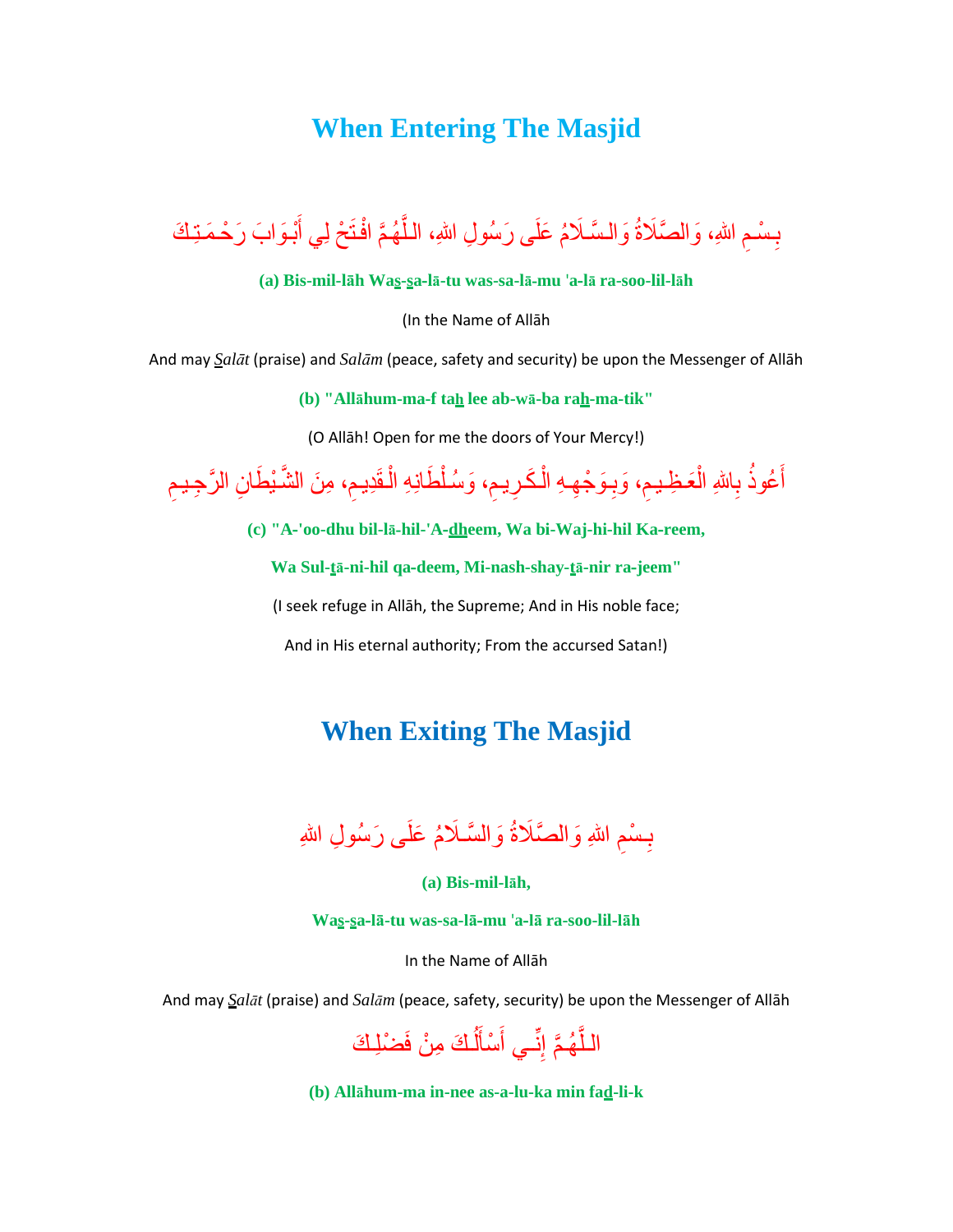O Allāh! I ask of You Your Bounty!

 $\overline{\phantom{a}}$ اللَّهُمَّ اعْصِمْنِي مِنَ الشَّيْطَانِ الرَّجِيمِ ْ َّ

**(c) Allāhum-ma'-sim-nee mi-nash-shay-tā-nir-rajeem.**

O Allāh! Protect me from the accursed Satan.

### **The texts of the Ahādeeth:**

The following texts of Ahādeeth support the above supplications:

On the authority of Anas Bin Mālik (may Allāh be pleased with him), who said: "Whenever the Messenger of Allāh (Sallallahu Alaihi wa Sallam) *entered* the Masjid, he would say, *'In the Name of Allāh; O Allāh! Send Salāt (praise) upon Muhammad.'* And whenever he (Sallallahu Alaihi wa Sallam) *exited* (from the Masjid), he would say: *'In the Name of Allāh; O Allāh! Send Salāt (praise) upon Muhammad.*'"<sup>1</sup>

On the authority of Abu Hurairah (may Allāh be pleased with him), from the Prophet (Sallallahu Alaihi wa Sallam) that he said: "Whenever one of you *enters* the Masjid, then he must ask for *Salām* (peace, safety and security) upon the Prophet; and he must also say: *'***O Allāh! Open for me the doors of Your Mercy**!' And whenever one of you *exits* the Masjid, then he must ask for *Salām* (peace, safety and security) upon the Prophet; and he must also say: '**O Allāh! Protect me from Satan**!' "<sup>2</sup>

On the authority of Abu Humaid or Abu Usaid (may Allāh be pleased with them both), that the Messenger of Allāh (Sallallahu Alaihi wa Sallam) said: "Whenever one of you *enters* the Masjid, he must say: '**O Allāh! Open for me the Doors of Your Mercy**!' And whenever one of you *exits* the Masjid, then he must say: '**O Allāh! I ask of You Your Bounty**!'"<sup>3</sup>

On the authority of 'Amr Bin al-'Ās (may Allāh be pleased with him), from the Prophet (Sallallahu Alaihi wa Sallam) that whenever he entered the Masjid, he would say: **"***I seek refuge in Allāh, the Supreme, and in His Noble Face, and in His Eternal Authority, from the accursed Satan*." So, when/if he said this, Satan would say: 'He has been protected from me for the rest of the day.' "<sup>4</sup>

**Shaykh Abdur-Razzāq Bin Abdul-Muhsin al-**'**Abbād (May Allāh protect and preserve both of them) said:** "These narrations from the Prophet (Sallallahu Alaihi wa Sallam)indicate what is commendable for

 $\overline{a}$ 

<sup>1</sup> Reported by Ibn Sunnee in *'Amal al-Yawm wal-lailah'*, no. 39. Shaykh al-Albānee said: "It is Hasan" (Good, Acceptable) due to supporting narrations. See: *'Al-Kalim at-Tayyib'*, p. 51, checking by al-Albānee.

<sup>2</sup> Reported by an-Nasā'ee, Ibn Mājah no. 773 and al-Hākim (1/207). Al-Albānee declared it to be authentic in Saheeh al-Jāmi', no. 514.

<sup>3</sup> Reported by Muslim, no. 713.

<sup>&</sup>lt;sup>4</sup> Reported by Abu Dāwood, no. 466. Shaykh al-Albānee declared it to be authentic in Sa<u>h</u>ee<u>h</u> at-Targheeb, no. 1606 and Mishkāt al-Masābeeh, no. 749.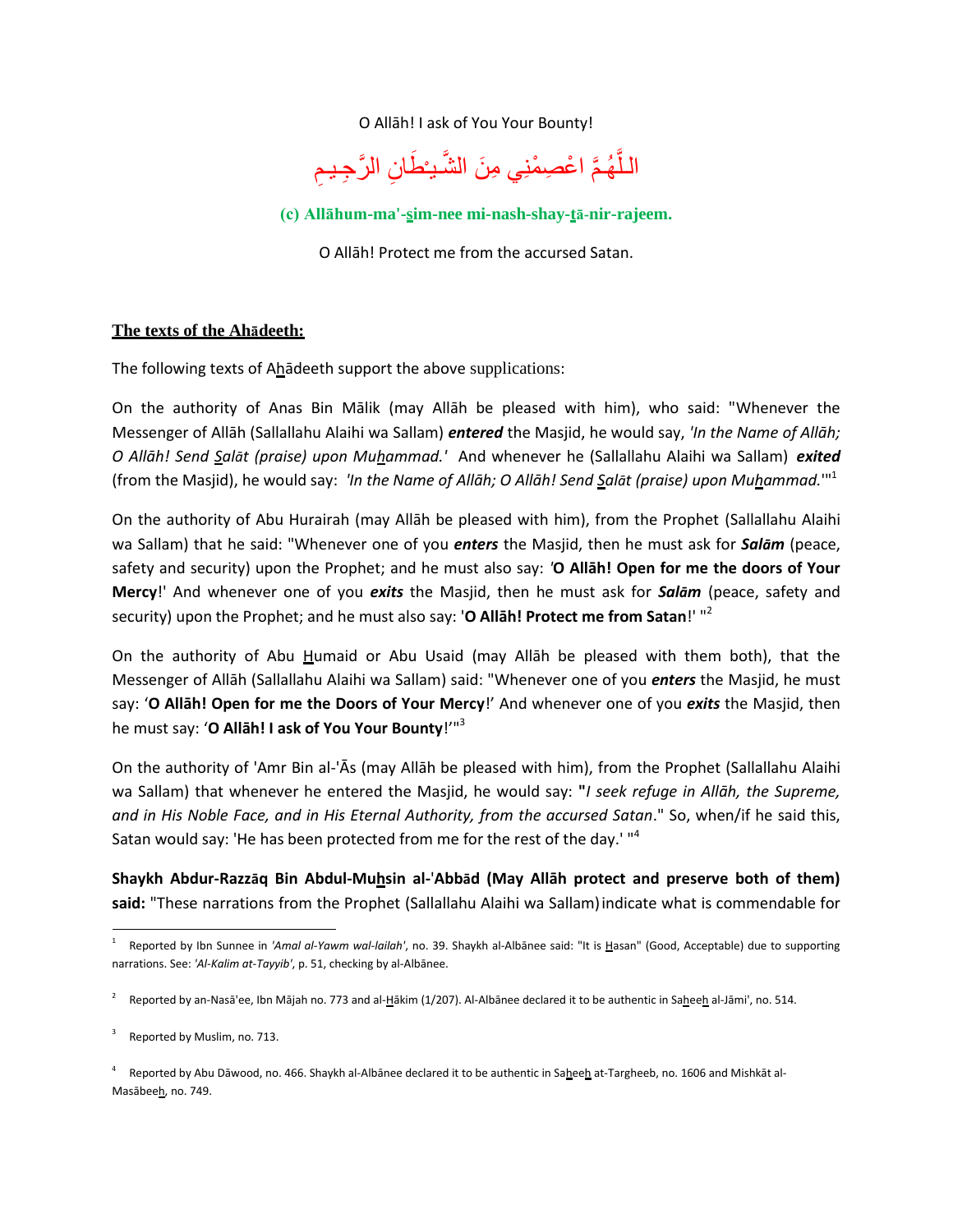a Muslim to say when *entering* and *exiting* the Masjid. And whoever finds it too much for him/her, should at least say: *'O Allāh! Open for me the doors of Your Mercy*' at the time of *entering*; and *'O Allāh! I ask of You Your Bounty!,' at the time of <i>exiting* as reported in Saheeh Muslim.

## **Explanation of the Ahādeeth:**

**The saying of the Prophet** (Sallallahu Alaihi wa Sallam)**: "Bis-mil-lāh" (**In the Name of Allāh**)** at the time of *entering* and *exiting*: The letter **Bā** indicates **al-Isti**'**ānah** (seeking help and assistance). Here it is understood to mean, In the Name of Allāh *I enter*, i.e., seeking His help, aid, assistance and success. The same meaning is applicable to when *exiting* the Masjid.

His saying (Sallallahu Alaihi wa Sallam): "Was-sa-lā-tu was-sa-lā-mu 'a-lā ra-soo-lil-lāh" (And may Salāt (praise) and *Salām* (peace, safety and security) be upon the Messenger of Allāh). This indicates the excellence and virtue of praying for the Prophet (Sallallahu Alaihi wa Sallam) at the times of *entering* and *exiting* the Masjid and that these two occasions are from among the times when it is commendable to supplicate for the Messenger of Allāh (Sallallahu Alaihi wa Sallam).

From among the meanings of *Salāt* upon the Prophet (Sallallahu Alaihi wa Sallam) reported by al-Hāfidh Ibn Katheer in his *Tafseer* (explanation) of the Qur'ān<sup>5</sup>: Al-Bukhāree said: "Abul-'Āliyah said: 'The *Salāt of Allāh*, the Most High, is His Praising the Prophet among the Angels. And the *Salāt of the Angels* is (their) supplicating for the Prophet'." Ibn Abbās said: "Their asking for *Salāt* (upon the Prophet) means, asking for blessings upon him." At-Tirmidhee said, "It was narrated from Sufyān ath-Thawree and other scholars: 'The *Salāt of the Lord* (Allāh) is Mercy, and *Salāt of the Angels* is seeking forgiveness.'"

From the meanings of *Salām* is *peace*, *safety* and *security*; and to be free from defects and shortcomings - physically, morally and spiritually - in both this world and the Hereafter.

**His saying** (Sallallahu Alaihi wa Sallam)**: "Allāhum-ma-f-tah-lee ab-wā-ba rah-ma-tik"** (O Allāh! Open for me the doors of Your Mercy!) at the time of *entering* the Masjid; and his saying: **"Allāhum-ma in-nee as-a-lu-ka min fad-lik"** (O Allāh! I ask of You Your Bounty!) at the time of *exiting* the Masjid, contains a great wisdom.

Some of the scholars said: As for the one who is *entering* the Masjid, he is occupied with *seeking the Hereafter*, trying to get near to Allāh and seeking His reward and His paradise. Therefore, it is appropriate that he should mention His Mercy **(***rahmah***)**.

As for the one who is *exiting* the Masjid, he is occupied with *seeking his livelihood* in the world and a lawful **(**halāl**)** sustenance. Therefore, it is appropriate that he mention the bounty (*Fadl*) of Allāh. This is indicated in the saying of Allāh: "Then, when the (Jumu'ah) prayer is ended, you may disperse through the land, and *seek the bounty of Allāh*, and remember Allāh much, that you may be successful." (62:10) And Allāh knows Best!

 $\overline{a}$ 5 Tafseer Ibn Katheer (33:56).